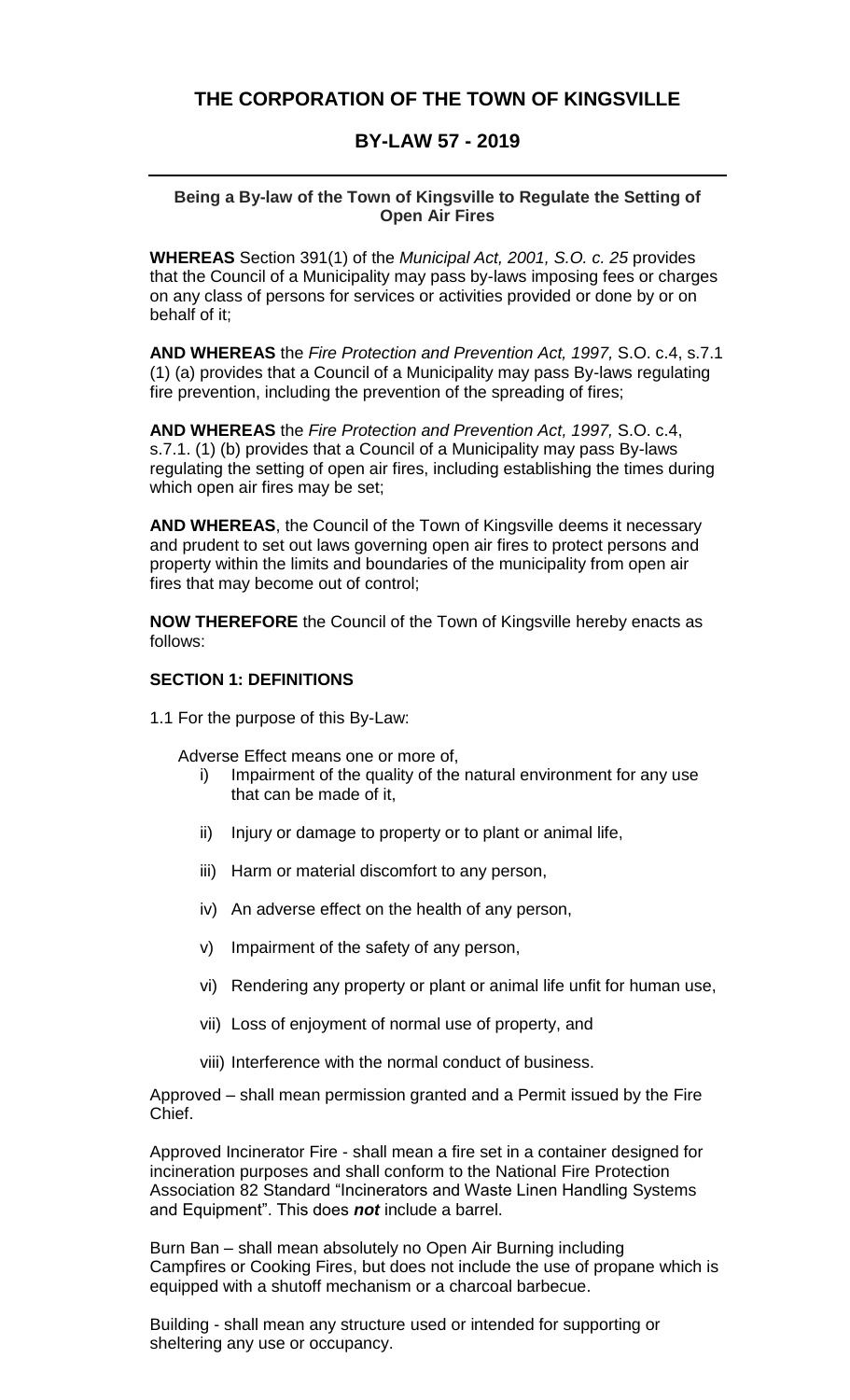Bylaw – shall mean Bylaw 57-2019

Campfire - shall mean a Fire*,* having a maximum fuel volume of 1 metre x 1 metre x 1 metre height. (3 feet x 3 feet x 3 feet), that is set and maintained solely for the purposes of cooking food, providing warmth or recreational enjoyment and where;

- i) The site of the fire is on non-combustible material,
- ii) The fire is at least 3 metres (9.9 feet) from any flammable material,
- iii) The space above the fire is at least 3 metres (9.9 feet) from vegetation,
- iv) The fire is at least 4.75 metres (15 feet) from the property line,
- v) The fire is at least 4.75 metres (15 feet) from a structure, and,
- vi) The flame length does not exceed 1 metre (3.3 feet) in height and 1 metre (3.3 feet) in diameter.

Contractor/Agricultural Fire **-** shall mean an Open Air Fire, having been approved, that is set and maintained for the sole purpose of burning cut piled wood or brush, the disposal of certain paper based refuse or non- toxic building materials.

Cooking Fire – Shall mean a small contained fire, no greater than 12 inches (30 centimetres) in diameter and used to cook food on a grill. The Fire shall be in a pit or a permanent structure designed and intended for the cooking of food on a grill or within a smoker.

Council - shall mean the Council of the Town of Kingsville.

Dangerous Condition - means:

- i) A lack of precipitation which, in the opinion of the Fire Chief, increases the risk of the spread of fire; or
- ii) Winds or wind direction which in the opinion of the Fire Chief increases the risk of spread of fire; or
- iii) The issuance, by the Fire Chief, Fire Marshall, or other fire officials in the exercise of their statutory powers, of a fire ban or prohibition against any and all Open Air Fires; or
- iv) Any other condition declared by the Fire Chief to be a dangerous condition from time to time, which increases the risk of the spread of fire.

Extinguish – Put out or quenched completely with no smoke, hot or glowing embers remaining.

Fire - shall mean any fire set out in open air for the purpose of burning, cut piled brush*,* the disposal of certain paper based refuse or non-toxic building materials or campfire, but shall **not** include:

- i) Fires emanating from blow torches, cutting or welding torches, paving equipment or other such apparatus as associated with a service or occupation.
- ii) Small confined fires used for the purpose of cooking which is supervised at all times by a competent person and shall include a grill or barbecue.

Fire Chief - shall mean the Chief of the Town of Kingsville Fire Department, or his/her designate.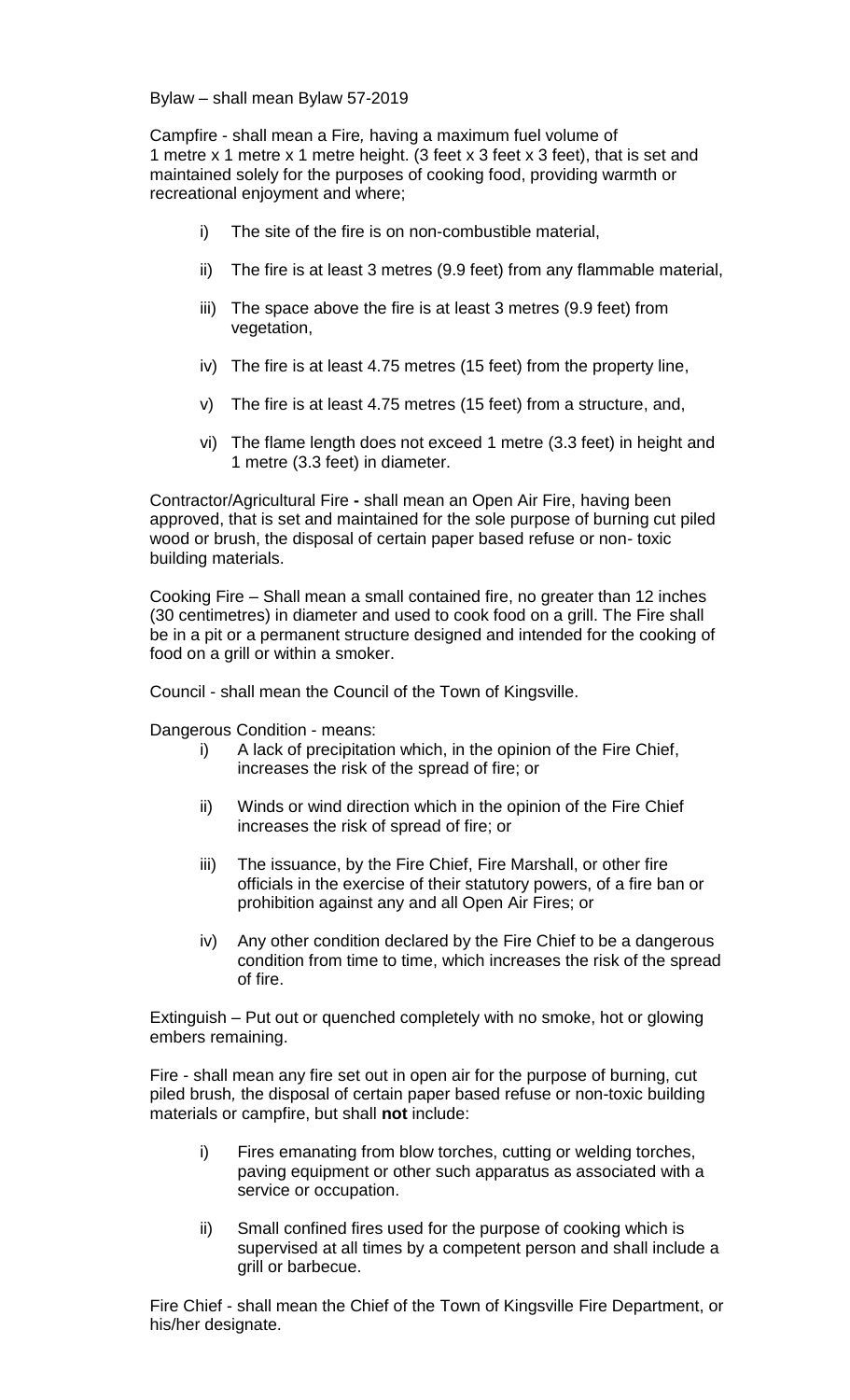Household Waste – shall mean combustible material such as plastics, polyethylene terephalate (PET), paints, oils, solvents, rubber, insulation, batteries, acids, polystyrenes (styrofoam), pressure treated or painted lumber, tires, upholstered furniture, synthetic fabrics, diapers, hazardous wastes and other materials as defined in the *Environmental Protection Act* R.S.O 1990,c.e. 19, as amended and all other similar and like materials but shall not include untreated wood and wood fiber products such as un-laminated paper and cardboard and boxboard and brush.

Municipal Law Enforcement Officer - shall mean any Ontario Provincial Police Officer acting on behalf of the Town of Kingsville.

Municipal By-law Enforcement Officer shall mean the officer(s) so appointed by the Town of Kingsville and those officers appointed as fire officers by the Town of Kingsville authorities to enforce local by-laws including open air burning regulations.

Ontario Fire Code - shall mean O.Reg. 388/97 made under the *Fire Protection and Prevention Act*, S.O. 1997, C.4, as amended.

Open Air Burning – shall mean the same definition as Fire.

Open Air Fire – shall mean the same definition as a Fire. Out Of Control – shall mean a fire which spreads beyond the boundaries of the parcel of land or containment area in which it was first ignited, or threatens to do so, or when it endangers any life, Building or property, or when the flying ash or burning brands are causing or have the potential to cause other fires, or when such fire is left unattended.

Owner- shall mean any person, firm, company or corporation having ownership or control of the property(s) and shall include the persons occupying such property.

Person - shall mean any individual, association, firm, partnership, Corporation, agent or trustee and their heirs, executors, or other legal representatives thereof.

Permit- shall mean a permit issued by the Fire Chief signifying permission to set or maintain or allow to be set or maintained a Fire and establishing the conditions under which the permission is granted.

Prohibited Materials - includes "*Household Waste",* rubber or rubber products, plastic or plastic products, and waste petroleum products and any material or materials which are prohibited by the *Environmental Protection Act*, R.S.O. 1990, Chapter E.19, as amended.

Town - shall mean the Corporation of the Town of Kingsville.

Town of Kingsville Fire Department – shall mean the fire department operated by the Town.

#### **SECTION 2: REQUIREMENTS**

- 2.1 The provisions of the By-Law shall apply to all land and areas so designated as being within the legal boundaries of the Town of Kingsville.
- *2.2* No Person shall set out Fire without first obtaining a fire Permit. Fees for said Permits shall be located within the fees & charges by-law.
- 2.3 Permits shall be issued only to the Owner of the property where the Fire is to be set out save for an authorized person or agent acting upon the Owners behalf who has dated and signed written authorization by the Owner.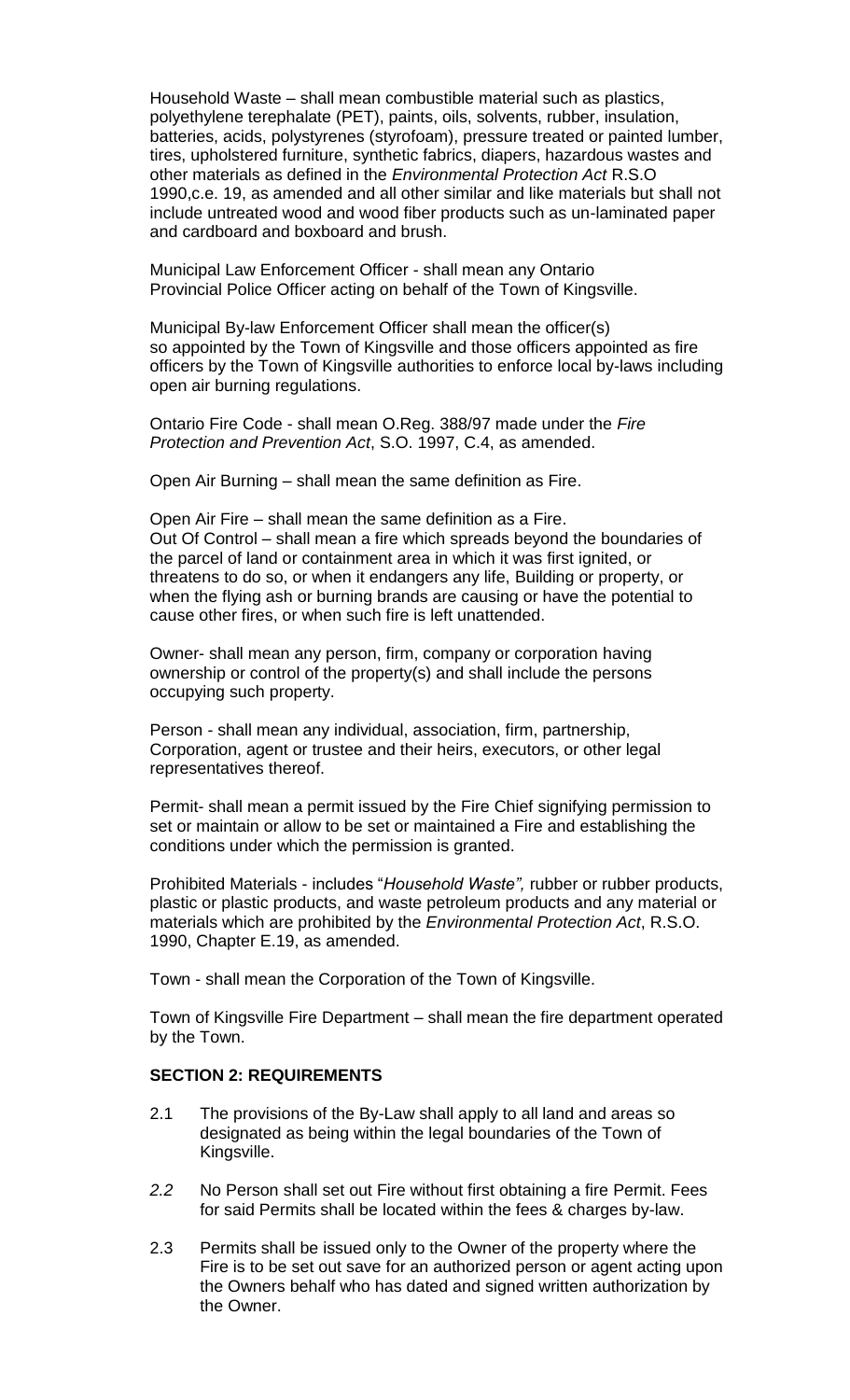- 2.4 No Permit shall be issued to a property owner where Open Air Burning will have a detrimental effect on his/her neighbors because of the substance(s) being burned or the size or the location of the burn area.
- 2.5 Upon obtaining a Permit in accordance with 2.3 the Owner or his agent shall:
	- i) Ensure that the fire is supervised at all times by a competent person who is at least 16 years of age or older.
	- ii) In the opinion of fire department member so authorized or the person responsible shall have sufficient resources available to control the fire at all times.
	- iii) Ensure all special requirements imposed by the Fire Chief within the Permit are met.
	- iv) Ensure that any Fire set out is never left unattended.
	- v) Ensure that where debris is to be burned, the Fire shall be properly contained.
	- vi) Ensure that any Contractor/Agricultural Fire set out shall not be within a distance of 10 metres of any Building or within 10 metres of any other combustibles, vehicular roadway of any kind or nature, overhead wiring or property lines.
	- vii) Ensure that any Fire set out is not larger than approved.
- 2.6 Where in the opinion of the Fire Chief, a potentially dangerous situation exists due to fire, smoke, weather, environmental or health concerns the Fire Chief may rescind, suspend or cancel any or all Permits.
- 2.7 Permits must be obtained through the Town of Kingsville Fire Department.
- 2.8 Notwithstanding any provisions herein, no Person shall set or maintain a Fire;
	- i) In contravention of the Ontario Fire Code, the *Environmental Protection Act*, or any other statutory requirements of the Province of Ontario or the Government of Canada;
	- ii) Containing Prohibited Materials
	- iii) In any property owned or operated by the Town without the written permission of the Town;
	- iv) In any outdoor fireplace or any other burning appliance or container unless same complies with the requirements contained within 2.2 and 2.5 of the bylaw.
	- v) Burn any allowed material without obtaining and having on their person a Permit for those types of Open Air Burns requiring one;
	- vi) Which does not meet the definition of a Cooking Fire, Approved Incinerator Fire or is an appliance that is in conformance with the *Technical Standards and Safety Act, 2000*, is for outdoor use and is installed in accordance with the manufacturer's instructions, without having obtained a Permit;
	- vii) When a Burn Ban has been declared and put in place by the Fire Chief.
- 2.9 No Open Air Burning shall be commenced or maintained when the wind is in such a direction or intensity to cause any or all of the following: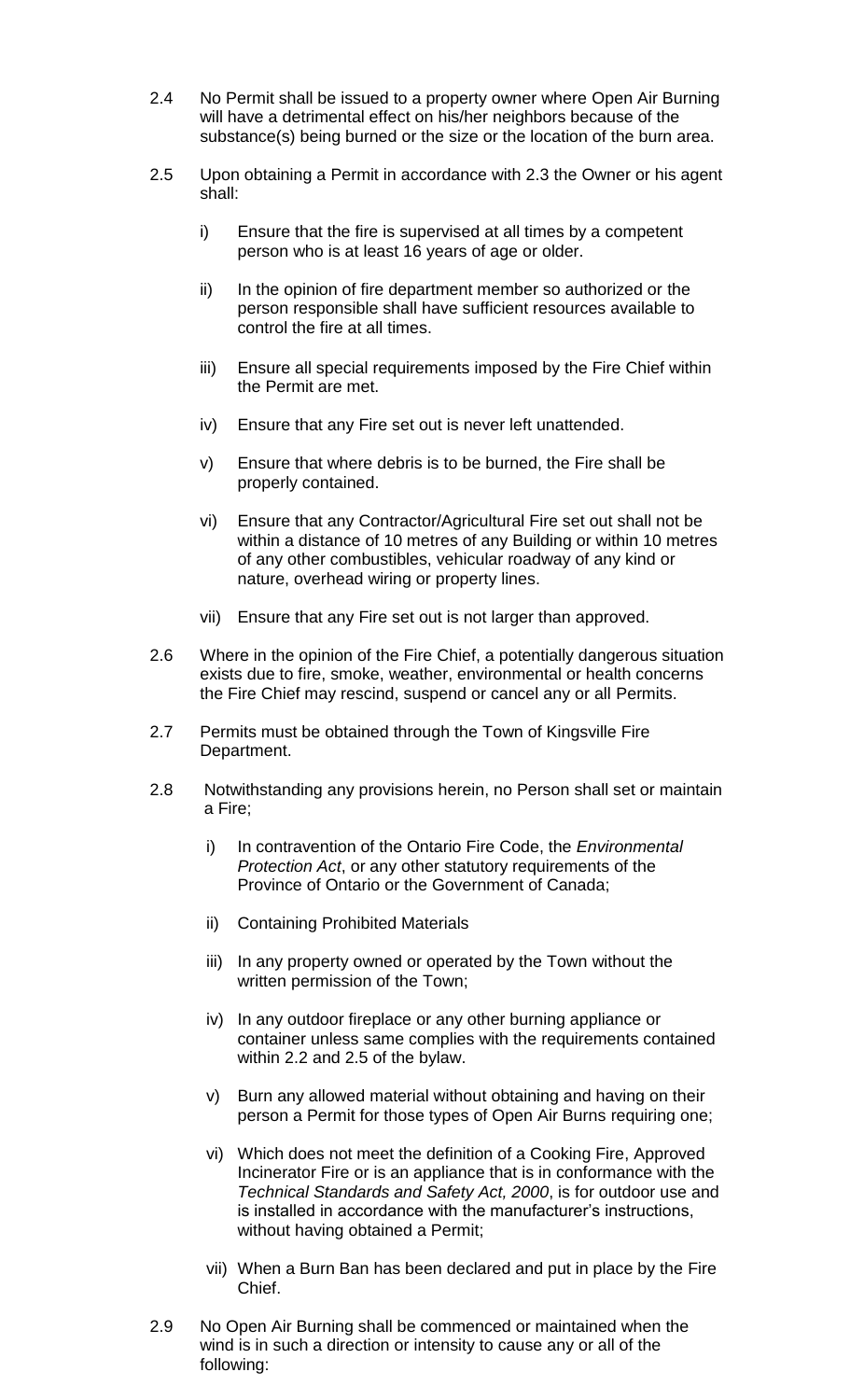- i) The possible spread of the Fire beyond the approved burn site;
- ii) A decrease in the visibility on any highway or roadway;
- iii) Any odor to such an extent or degree so as to cause discomfort to the persons in the immediate areas;
- iv) Excessive smoke or any other Adverse Effect;
- v) Any Dangerous Condition;
- 2.10 No Open Air Burning shall be commenced or maintained when rain or fog is present or weather conditions prevent the ready dispersion of smoke.
- 2.11 No Permit shall be required for domestic barbeques or permanent outdoor fireplaces used for the purpose of cooking of food on a grill and extinguished immediately upon completion of its use to cook, is an appliance that is in conformance with the *Technical Standards and Safety Act, 2000*, is for outdoor use and is installed in accordance with the manufacturer's instructions or Approved Incinerator Fires.
- 2.12 No Person shall allow any Cooking Fire to create an Adverse Effect.
- 2.13 No Person shall cause to be burned more than one pile at any one time, without the written approval of the Fire Chief.
- 2.14 No hay, straw, leaves, grass clippings or standing material may be burned, unless approved by the Fire Chief.
- 2.15 The time indicated for no burning does not apply to a Cooking Fire, if a Burn Ban is not in place and all precautions have been taken as defined and outlined.
- 2.16 The Town of Kingsville Fire Department is exempt from this by-law.
- 2.17 A blanket Permit for all campfires at a trailer park, resort, or campground may be issued by the Fire Chief. The issuance of a Permit will require an inspection by the Fire Chief and a detailed diagram of the grounds showing each campfire site.
- 2.18 The Fire Chief may grant special approval for a variance to the open air burning regulations contained in this by-law.
- 2.19 Any person may make application in writing to the Fire Chief for special approval of Open Air Burning with religious, cultural or environmental significance, as an exception to the provisions of this By-law. Any such application shall include statement(s) to describe the purpose, reason and intent of the request, location and size of the fire, date and time of the fire, safety measures and supervision arrangements. The application shall also include a site diagram including distances showing the fire location relative to Buildings, trees, shrubs, hedges, fences, overhead obstructions, flammable materials and property lines.
- 2.20 Permits may be cancelled at any time by the Fire Chief. Upon receiving notice of such cancellation or suspension, the holder of the permit shall immediately Extinguish the fire(s) started under said permit.

## **SECTION 3: ISSUANCE OF PERMIT**

- 3.1 The issuance of a Permit will require the prior inspection of the proposed burn site by the Fire Chief.
- 3.2 In applying for a Permit, no Person shall furnish false or misleading information.
- 3.3 Permit(s) may be obtained from Town of Kingsville Fire Department.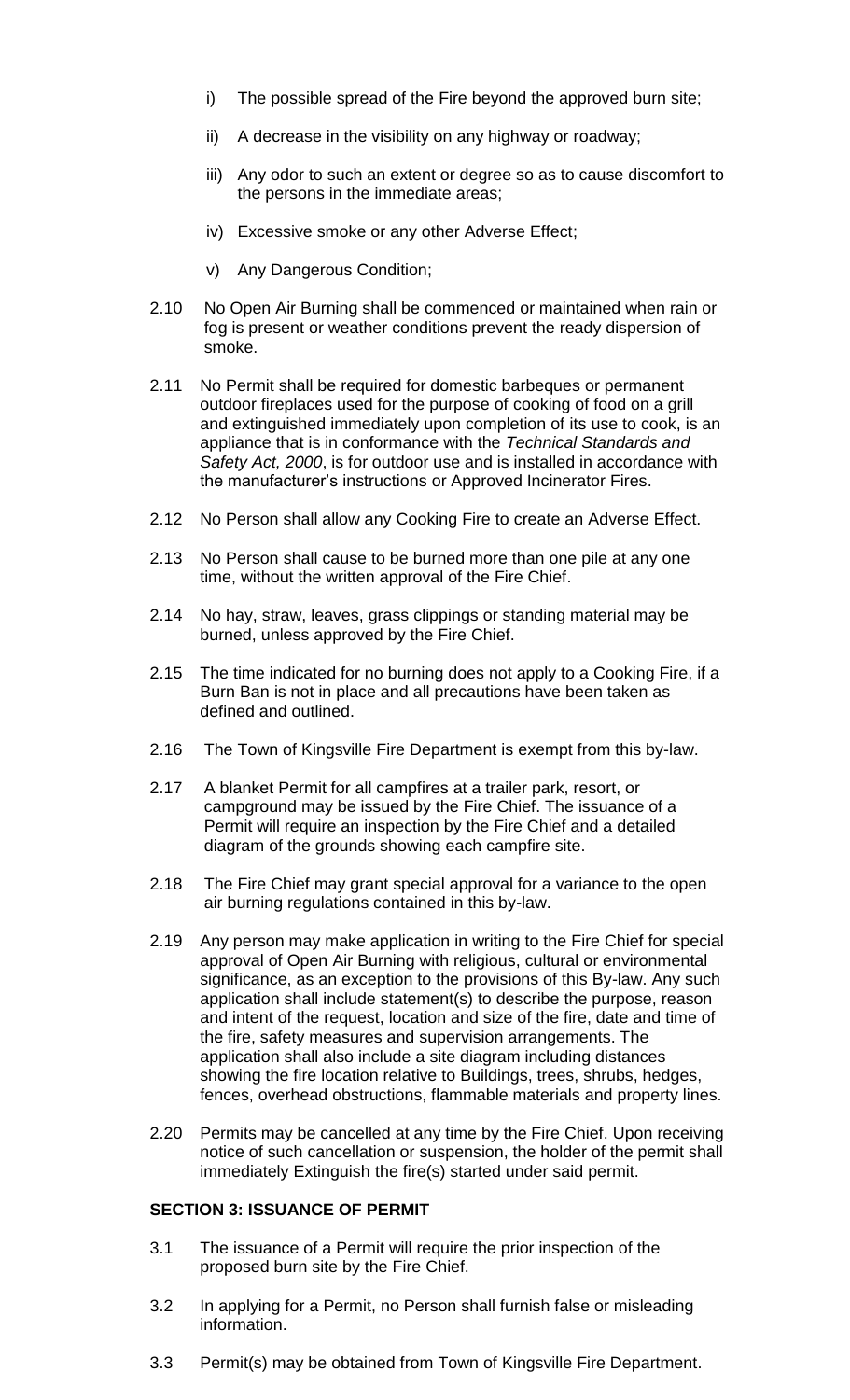- 3.4 It is the responsibility of the Person granted a Permit to check and monitor burning conditions and adhere to any Burn Ban that may be in place.
- 3.5 It is the responsibility of the Person who is burning to have immediately available to them the Permit which they were issued for inspection by the Fire Chief, Municipal By-law Enforcement Officer or the Municipal Law Enforcement Officer.
- 3.6 Any prosecution under a provision of this By-law that requires a Permit, the onus is on the Person charged to prove that the Person had a Permit at the time the offense is alleged to have been committed.
- 3.7 In the event a Permit is revoked for non-compliance or any violation of this Bylaw, the property owner will be banned from the issuance of a permit for ninety (90) days.

#### **SECTION 4: FIRE DEPARTMENT RESPONSE**

4.1 In the event that the Town of Kingsville Fire Department is called to respond to an alarm to Extinguish any Open Air Fire which is Out Of Control, the cost of said response shall be charged against the Person and / or Owner in accordance with Schedule "C" as set out in this By-Law.

## **SECTION 5: ADMINISTRATION AND ENFORCEMENT**

- 5.1 The Fire Chief*,* Municipal Law Enforcement Officer, Municipal By-Law Enforcement Officer and any person so appointed by the Town shall have the authority to administer this By-Law in its entirety.
- 5.2 The Fire Chief may, at any time, and in the exercise of his or her sole discretion, issue a Burn Ban, effective for a specified period of time, prohibiting the setting of any and all Open Air Fires within any area of the Town.
- 5.3 Notwithstanding Section 2 of this By-Law, the Fire Chief may revoke any or all Permits, or refuse to issue Permits where, in the opinion of the Fire Chief, that the ability to control the Fire is hampered by the existence of a Dangerous Condition, which exists on or in the proximity of the proposed Open Air Burning site.
- 5.4 Any Person and/or Owner who fails to comply with the provisions of this By-law, or who fails to properly supervise and maintain a fire, or who fails to Extinguish a Fire once notification to do so has been given to him/her by the Fire Chief shall, in addition to any penalty provided for herein, be liable to the Town for all expenses incurred for the purposes of Extinguishing of any Fire so set or left to burn and such expenses may be recovered by court action. The expenses for which the Person and/or Owner may be liable cover the cost of sufficient personnel and equipment required to control a Fire, as set out within Schedule "D" hereof. Such expenses shall be equally chargeable in the event that a deliberately set Fire burns out of control, such that the services of the Kingsville Fire Department are necessary.
- 5.5 Any costs chargeable to any Person and/or Owner pursuant to section hereof shall be invoiced to the Person and/or Owner and paid to the Town within thirty (30) days of the date of such invoice.
- 5.6 No action or other proceeding for damages shall be brought against the Town or any employee or agency of the Town, as a result of any act done in good faith in the issuance of approval, permission, or authorization under this By-law. Notwithstanding the above, the Person who receives approval, permission or authorization under this By-law, shall indemnify and hold the Town harmless from any damages, causes of action, claims or costs of any kind arising from or resulting from any damages or injuries caused by Fire, smoke, or other causes.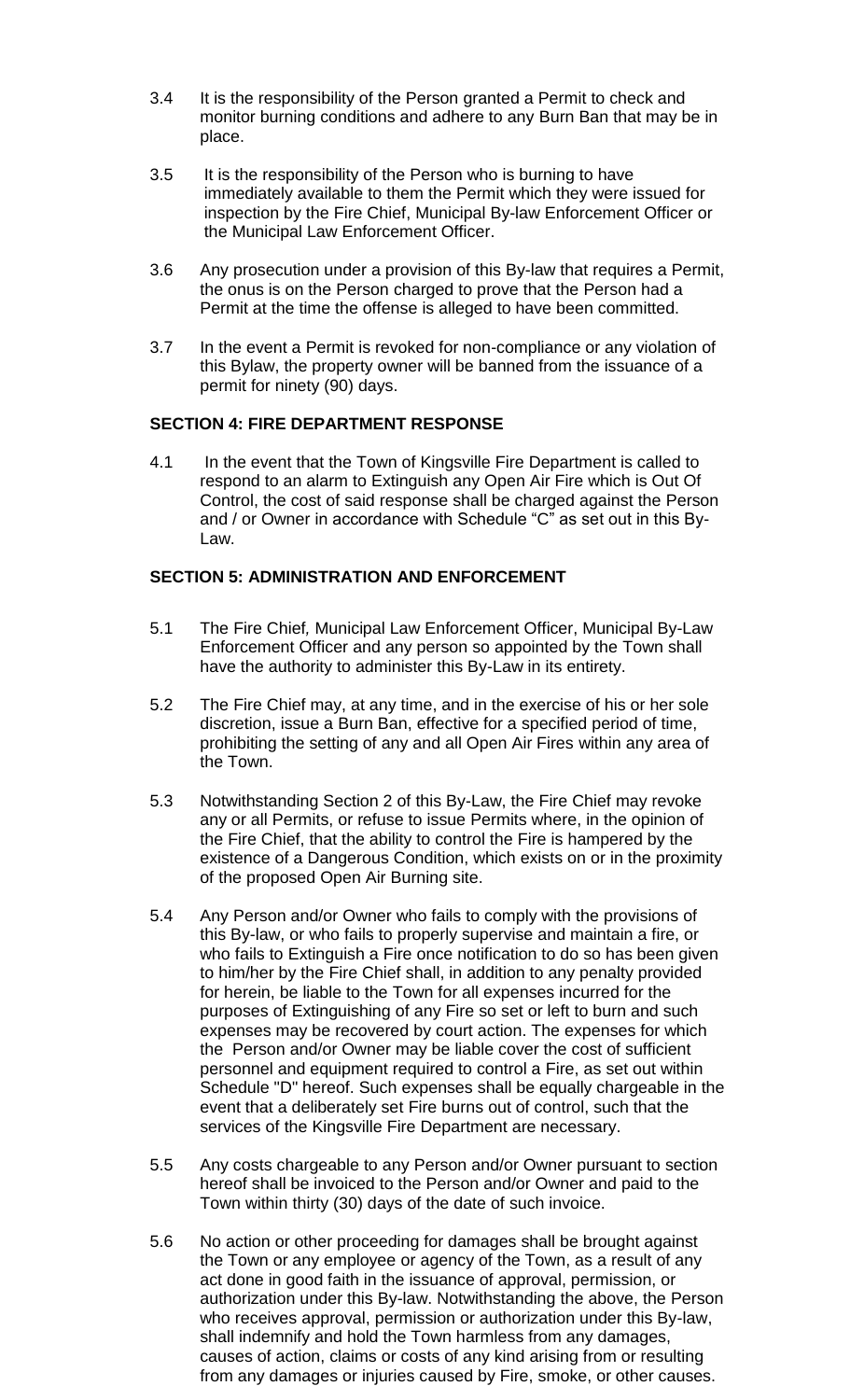5.7 It shall be the responsibility of the Person and/or Owner to ensure that no damage is done to any property or injury caused to any person while setting a Fire or permitting a Fire to burn, and shall otherwise jointly and severally be responsible for any damage or injury to persons or property as a result of setting the fire or permitting the fire to burn.

## **SECTION 6: VIOLATIONS AND PENALTIES**

- 6.1 In addition to any other penalty prescribed by this By-law, any Person who contravenes any provision of this By-law is guilty of an offence and is liable to a fine or penalty for each offence, exclusive costs and upon conviction is liable to a fine as set out in the *Provincial Offenses Act* R.S.O. 1990 Chapter P.33 and the *Fire Protection and Prevention Act,* 1997 S.O. 1997.
- 6.2 Any person who sets a Fire;
	- without first obtaining the necessary Permit, or;
	- without following the conditions detailed in this By-law or any special requirements of the Permit to set out a Fire;

Shall be liable for a fine as per Schedule "D", and, if the services of the Kingsville Fire Department are necessary due to the Fire being Out of Control, charges as set out in Schedule "C" shall also be payable.

# **SECTION 7: SCHEDULES AND SEVERABILITY**

- 7.1 Schedules "A", "B", "C" and "D" attached to this by-law shall also be read with and form part of this By-law.
- 7.2 The provisions of this By-law are severable. If any provision, section or word is held to be invalid or illegal, such invalidity or illegality shall not affect or impair any of the remaining provisions, sections or words.

# **SECTION 8: VALIDITY**

8.1 This By-Law shall come into force effective June 25, 2019.

## **SECTION 9: REPEAL**

9.1 That all previous By-laws to regulate the setting of Open Air Fires be repealed effective June 25, 2019.

## **READ A FIRST, SECOND AND THIRD TIME AND FINALLY PASSED THIS 24 th DAY OF JUNE, 2019.**

**MAYOR, Nelson Santos**

**CLERK, Jennifer Astrologo**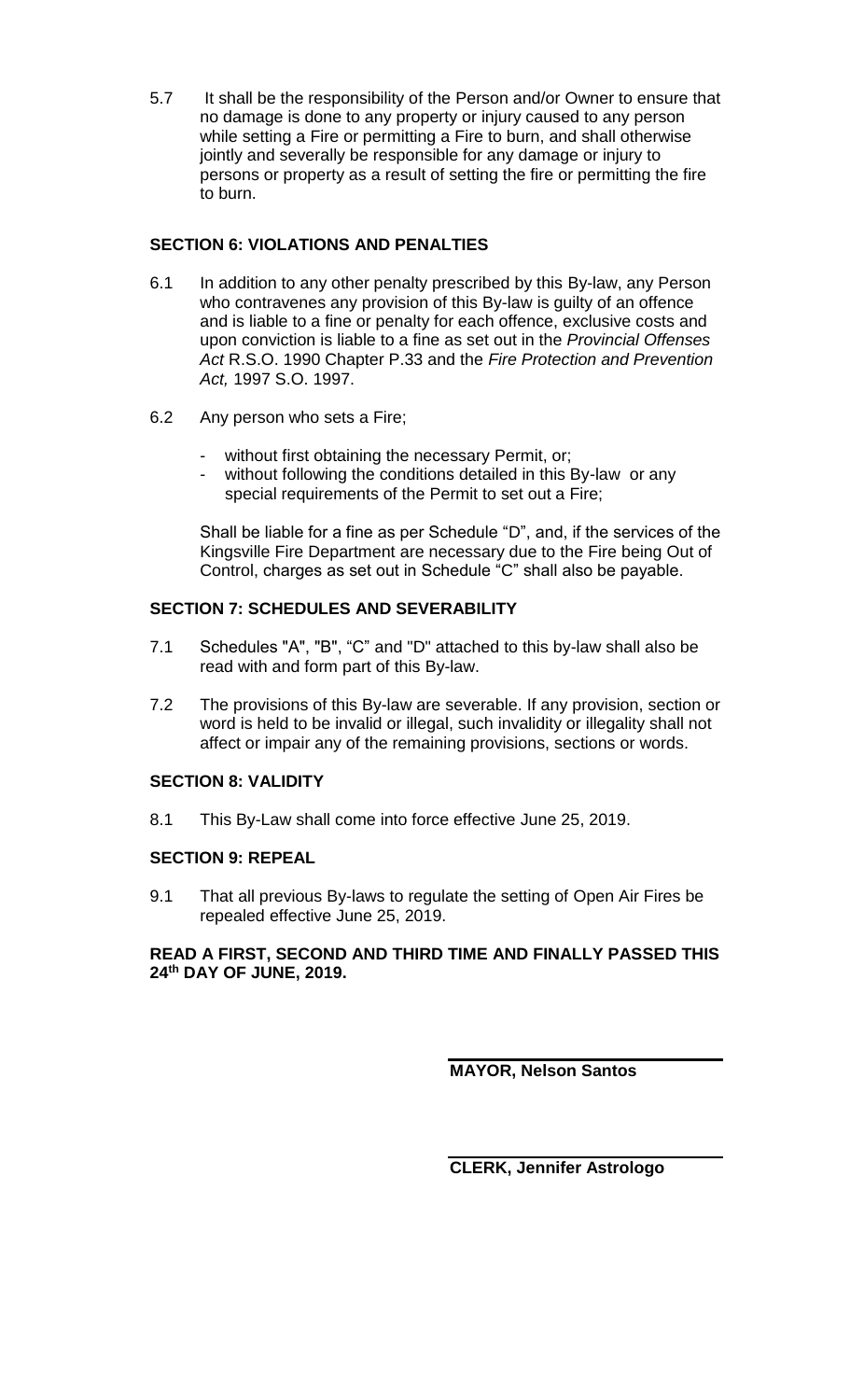

#### **SCHEDULE A \*\* APPLICATION FOR OPEN AIR BURNING \*\***



Kingsville Fire Department 1720 Division Rd. North Kingsville, ON N9Y 3S2 *www.kingsvillefire.ca*

**Phone: (519) 733-2314 Fax: (519) 733-2399**

*Applicant:*

| Applicant. |              |                        |        |
|------------|--------------|------------------------|--------|
| Name:      |              | Phone:                 |        |
| Title:     |              | Cell:                  |        |
| Address:   |              | Date of Birth (D/M/Y): |        |
| City:      | Postal Code: |                        | Email: |

| Owner of Property (Location of Burn): $\Box$ SAME AS APPLICANT                                                                                        |  |                                                                                                |  |  |  |
|-------------------------------------------------------------------------------------------------------------------------------------------------------|--|------------------------------------------------------------------------------------------------|--|--|--|
| faxed, emailed or delivered to the fire department.                                                                                                   |  | If owner is different than the applicant this form must be signed by the property owner and be |  |  |  |
| Name:                                                                                                                                                 |  | Phone:                                                                                         |  |  |  |
| Title :                                                                                                                                               |  | Cell:                                                                                          |  |  |  |
| Address:                                                                                                                                              |  | Date of Birth (D/M/Y):                                                                         |  |  |  |
| City: <b>Postal Code:</b>                                                                                                                             |  | Email:                                                                                         |  |  |  |
|                                                                                                                                                       |  |                                                                                                |  |  |  |
|                                                                                                                                                       |  |                                                                                                |  |  |  |
| Signature:                                                                                                                                            |  | Date:                                                                                          |  |  |  |
| Describe proximity of proposed burn in feet or metres to:<br><b>■ buildings:</b><br>₩ vegetation:<br>overhead wires:<br>$\bullet$ other combustibles: |  | <u> 1980 - Johann Barbara, martxa al III-lea (h. 1976).</u>                                    |  |  |  |
|                                                                                                                                                       |  |                                                                                                |  |  |  |
|                                                                                                                                                       |  | Method of containment and/or extinguishment: ___________________________________               |  |  |  |
|                                                                                                                                                       |  |                                                                                                |  |  |  |
|                                                                                                                                                       |  | The above information is accurate to the best of my knowledge. I understand that any false     |  |  |  |

*information given will void this application. If my application is approved, I agree to abide by the provisions evoked by the Kingsville Fire Department (KFD) to ensure that my open burn is done in the safest manner possible and under the requirements of the Open Air Burn By-law. I agree to extinguish the open burn outlined in this application immediately upon order of the KFD. I will have the open burn permit on site when the open burn takes place and understand that not having the said permit on site is grounds to have the open burn extinguished.*

*Check here to indicate that you have read and agree to the terms presented*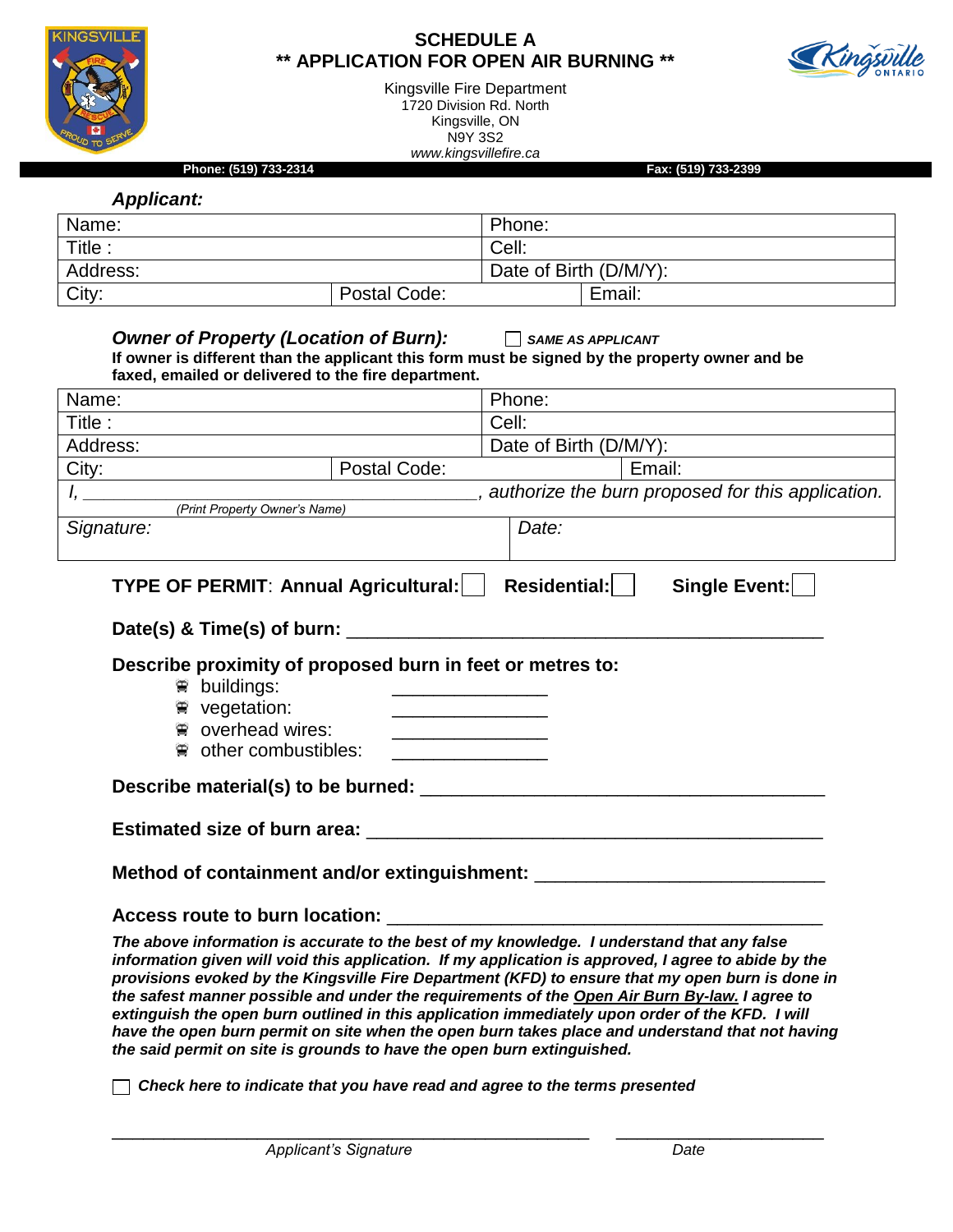## **SCHEDULE "B"**

# Open Burning Permit

#### By-law 57-2019

| TYPE OF PERMIT: *Annual Agricultural: _______ Residential: _______ *Single Event: ______ |  |  |  |  |
|------------------------------------------------------------------------------------------|--|--|--|--|
|                                                                                          |  |  |  |  |
|                                                                                          |  |  |  |  |
|                                                                                          |  |  |  |  |
|                                                                                          |  |  |  |  |
|                                                                                          |  |  |  |  |
| Method of Payment: Cheque _____ Cash ____                                                |  |  |  |  |
| NOTE: COPY OF PERMIT MUST BE ON SITE AT TIME OF BURN                                     |  |  |  |  |

To maintain the Fire Department's approval the following requirements MUST be met:

- The owner shall have sufficient equipment or means of controlling the fire so it does not spread or get out of hand.
- The lumber being burned must be dry and fit within the approved fire pit or appliance.
- The fire shall be continuously monitored by a "responsible person" and be completely out before the person monitoring leaves the site.
- No person shall set fire so as to cause any or all of the following:
	- **Smoke or odour nuisance to neighbouring residences or buildings**
	- A decrease in visibility on any highway or roadway
	- A rapid spread of fire through grass, crops, brush or any wooded area
- No hazardous materials, such as plastics, rubber, oils, treated lumber or any items that could adversely affect the environment shall be burned.
- Any person who contravenes the Town's Open Air Fire By-law may be subject to a fine, as set out in By-law 57- 2019. A copy of the By-law is available at Town Hall or the Fire Department.
- Complaints to the Kingsville Fire Department, generated by an approved open air fire, will be investigated by the duty officer. If the duty officer finds the open air fire guidelines have been followed the complainant will be directed to contact the Ministry of Environment at 519-948-1464 for information of any possible further action.
- If it is found the burn does not comply with the above guidelines, it will be extinguished by the owner upon request by the Fire Chief. If the owner is unable or unwilling to extinguish the open air fire themselves, a fire crew will attend and a response charge will be assessed by the town.
- The owner shall be solely liable for any or all damage resulting from open burning.
- Every person is obligated to comply with the provisions of By-law 57-2019. If any clarification is required, inquiries can be made at 519-733-2314 (Monday – Friday 8:00am – 4:30pm).

#### \*FOR ANNUAL AGRICULTURAL AND SINGLE EVENT PERMITS:

 An owner wishing to burn shall provide a minimum of 2 hours notice to the fire department by calling 519-733- 2313. Burning shall only take place between sun up and sun down. An inspection may be completed by the officer on duty and will be at their discretion. Burning is not permitted on the road allowances and/or below any overhead cables or wires.

 $\frac{1}{2}$  ,  $\frac{1}{2}$  ,  $\frac{1}{2}$  ,  $\frac{1}{2}$  ,  $\frac{1}{2}$  ,  $\frac{1}{2}$  ,  $\frac{1}{2}$  ,  $\frac{1}{2}$  ,  $\frac{1}{2}$  ,  $\frac{1}{2}$  ,  $\frac{1}{2}$  ,  $\frac{1}{2}$  ,  $\frac{1}{2}$  ,  $\frac{1}{2}$  ,  $\frac{1}{2}$  ,  $\frac{1}{2}$  ,  $\frac{1}{2}$  ,  $\frac{1}{2}$  ,  $\frac{1$ 

Signature of Fire Chief Signature of Applicant Or Designate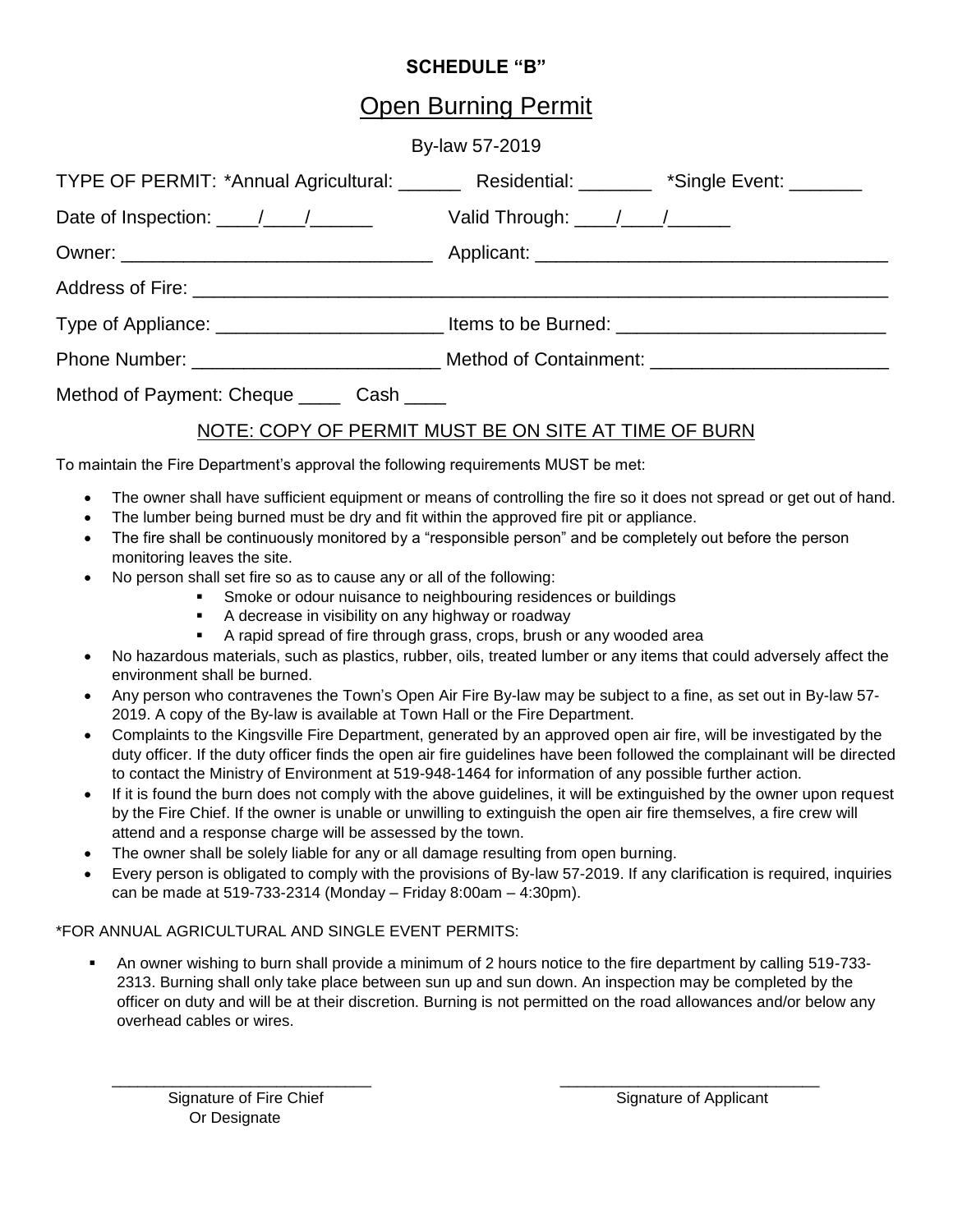## **SCHEDULE "C"**

#### **FEE SCHEDULE**

The expenses for which the Person or Owner may be liable, cover the cost of sufficient personnel and equipment required to control a Fire, as referred to within Section 6 of By-law 57-2019, and such costs have been deemed as being:

#### **RESPONSE FEES**

First hour or part thereof per fire unit vehicle MTO Rate

Each half hour thereafter or part thereof per fire unit vehicle MTO Rate

This shall be calculated from the initial dispatch of the fire department or any fire department under contract or agreement, until such time as each vehicle is back in service (defined as when the vehicle is back at the hall and has been replenished with the requirements for the unit to respond to the next activation)

These fees are in addition to any fines or penalties established elsewhere, in accordance with this Bylaw.